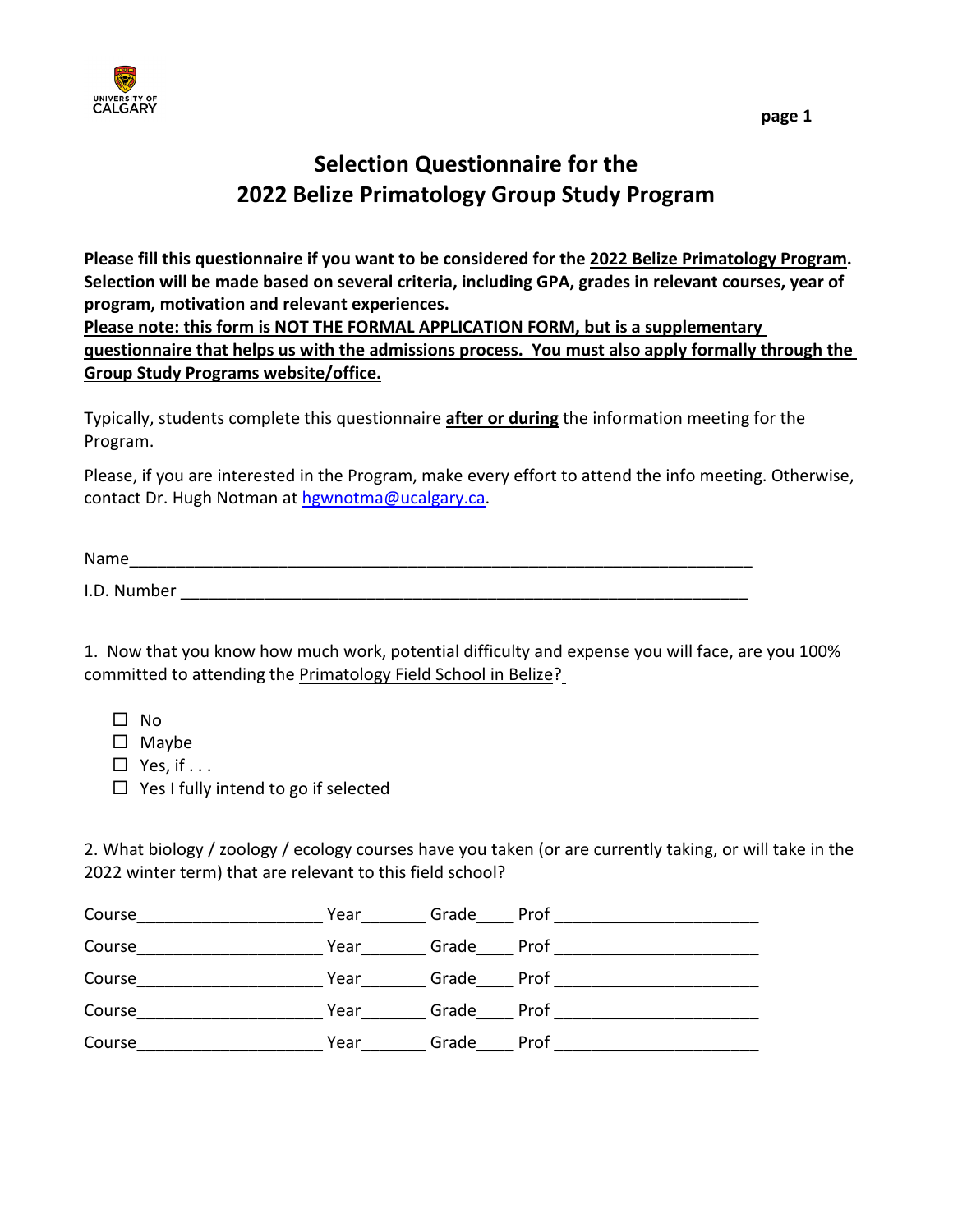

| Course | Year | Grade | Prof |
|--------|------|-------|------|
| Course | Year | Grade | Prof |
| Course | Year | Grade | Prof |
| Course | Year | Grade | Prof |
| Course | Year | Grade | Prof |

4. What other potentially relevant courses have you taken (or are currently taking, or will take in the 2022 winter term)?

| Course | Year | Grade | Prof |
|--------|------|-------|------|
| Course | Year | Grade | Prof |
| Course | Year | Grade | Prof |

5. When did you start at the U of C? \_\_\_\_\_\_\_\_\_

| When do you expect to graduate? |  |
|---------------------------------|--|
|---------------------------------|--|

6. Can you make all of the financial commitments and travel arrangements, by the times required?

- $\Box$  Yes, probably
- $\Box$  Yes, absolutely
- $\Box$  No, probably not

7. Do you understand and accept the **physical hardships**, the **lack of free time**, the **limits on personal freedom (including a "no alcohol" rule during the field-school)**, and the **workload** that are all part of this program?

- $\square$  No
- $\Box$  Yes with hesitation
- $\Box$  Yes, I fully understand and accept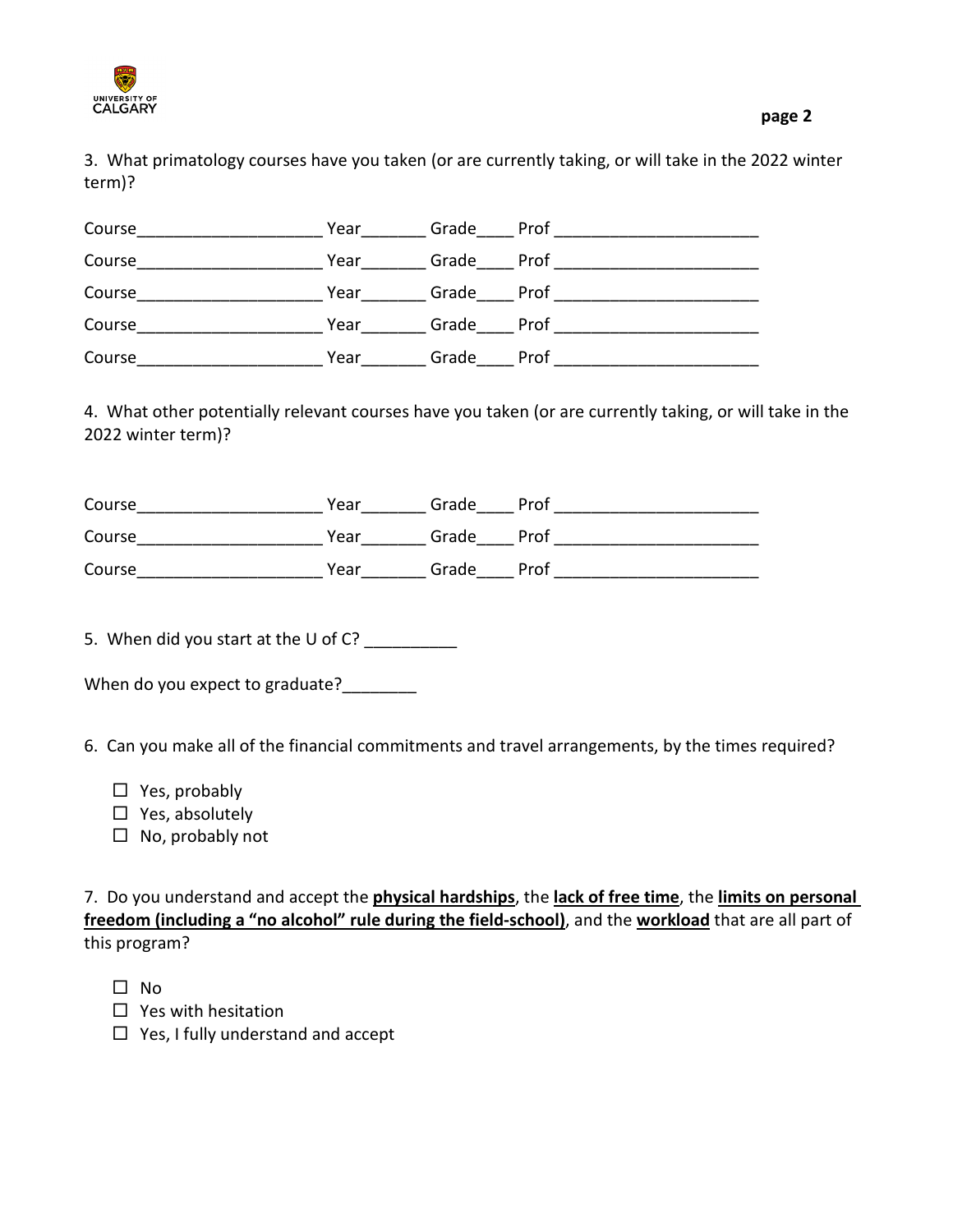

8. Do you accept there is a a level of commitment prior to departure for Belize? This includes meeting attendance (at least 2 meetings, ne in fall and another in winter), a health clinic and first aid training, as well as course work/classes/readings that take place in Calgary during the days prior to departure roughly at the beginning of May.

 $\Box$  No

- $\Box$  Yes with hesitation
- $\Box$  Yes, I fully understand and accept

9. Do you fully understand that you are going to **an area of the world where the medical issues vary quite dramatically from those here in Canada**? As a consequence, there is a need to meet with representatives from an International Travel Clinic who will advise on the need for shots and for prophylactic malaria medication? Are you prepared to take full responsibility for your health by preparing yourself appropriately for the field and to discuss your health needs with the Clinic as well as your physician and to follow their advice?

 $\square$  No

- $\Box$  Yes with hesitation
- $\Box$  Yes, I fully understand and accept

10. Do you understand that if you currently have or develop a medical condition prior to departure and/or take regular medication(s) that it is your responsibility to check with your physician and/or your pharmacist for their advice and to review possible interactions with *malaria prophylactic* or other medications you may have to take in the field? Do you accept that you will need to disclose your current medical conditions during the registration process for this program?

 $\Box$  No

- $\Box$  Yes with hesitation
- $\Box$  Yes, I fully understand and accept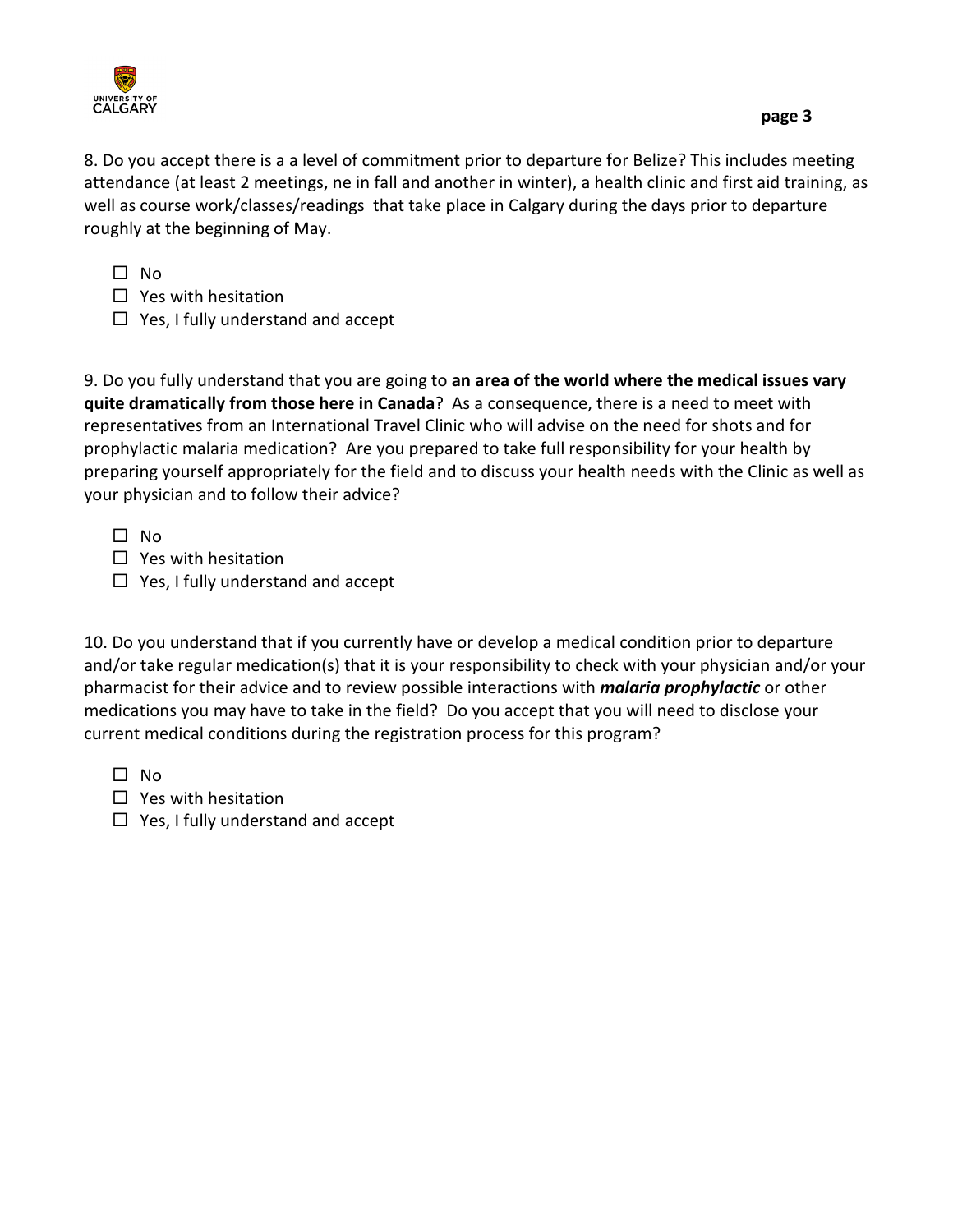



11. Are you ready to accept the group standards (which will be explained at a later meeting) that will require a defined behaviour from you regardless of what local people, tourists, or other student groups might be doing?

 $\Box$  No

- $\Box$  Yes with hesitation
- $\Box$  Yes, I fully understand and accept

12. Do you also understand and do you accept that you will travel as a representative of the University of Calgary and that if it is demonstrated that you have behaved in a manner which:

- **s** significantly lowers the quality of the field school experience for the others
- **E** endangers yourself or anyone else
- damages relations between us and the local people or the local institutions
- **damages the reputation of the university or the course.**

you may find yourself subject to a non- academic misconduct hearing? The consequences of such are likely to include dismissal from the program, a return to Canada at your own expense and a score of zero on any outstanding course requirements?

 $\Box$  No

- $\Box$  Yes with hesitation
- $\Box$  Yes, I fully understand and accept
- 13. What is your previous travel or outdoor experience?

14. Doing fieldwork in Belize could involve encounters with potentially dangerous animals and plants. Do you suffer from any phobia that you are aware of that may prevent you from working efficiently in the field (snakes, spiders, other creatures)? Explain.